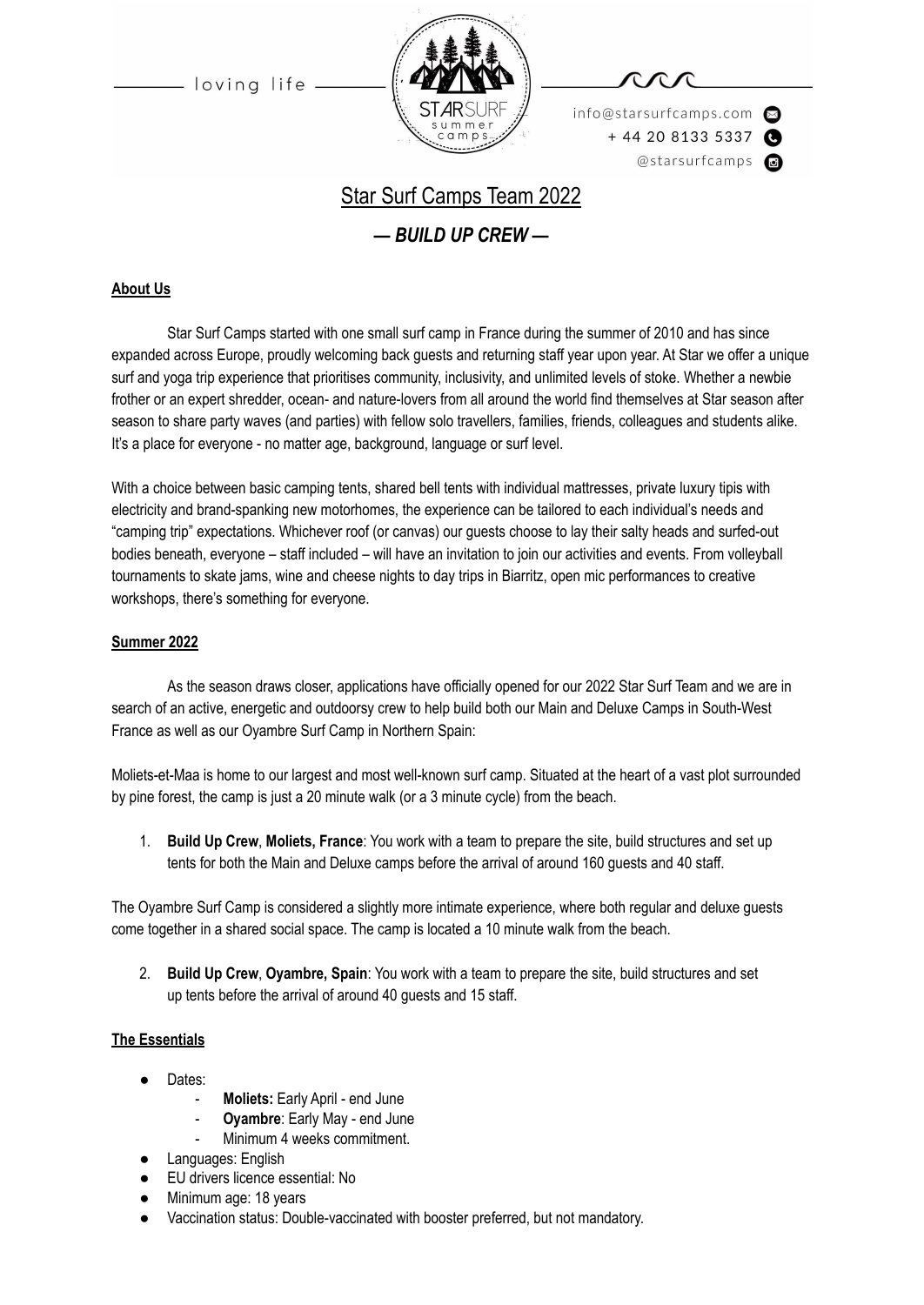- loving life





info@starsurfcamps.com  $+442081335337$ @starsurfcamps @

#### **Key Characteristics**

*Active and energetic Glass half-full attitude Takes responsibility Electrical Team-player Quick thinking Punctual Carpentry Eye for detail Problem-solver Proactive Landscaping*

*Great work ethic Solution-orientated Accountable Trade skills (BONUS)*

### **Overview**

As part of the Build Up Crew you are responsible for preparing the camp for the grand season opening, ready for the first arrival of staff and guests. Your mornings begin with a briefing led by the Head of Maintenance who will delegate daily tasks. You spend the majority of your day outdoors working as a team to prepare and build the camp from the ground up.

#### **Responsibilities**

- Attending morning briefings with the Head of Maintenance;
- Following instructions, working as a team and reporting to Head of Maintenance when tasks are complete;
- $\bullet$  Completing 6 x 7 hour shifts per week;
- Clearing the site of weeds, debris and rubbish, raking and preparing plots;
- Jet washing, bleaching, drying and setting up tents;
- Assembling service areas and chillout zones;
- Building new structures for events and constructing platforms for tents;
- Helping to build the skate ramp;
- Creating useful features from bamboo such as drying racks, surfboard racks, signage and decoration;
- Using power tools with care and caution;
- Offering your creative input for camp improvements;

#### **Summary**

- You report directly to the Head of Maintenance who will support you throughout the build up.
- You play a key part in the structure of the build up team and demonstrate responsibility and accountability.
- You understand that the camp life journey comes with many unexpected bumps in the road. Your workload includes but is not limited to the tasks above and will therefore fluctuate from day to day.
- You monitor and uphold campsite rules and respect the noise curfew.
- You are a true team player and work to the best of your ability.
- You promise to have an absolute blast, surf your heart out, spread the stoke and never forget your season with the Star Surf family!

#### **The Benefits**

- Weekly pocket money;
- Budget for beers and food to cover 7 x breakfasts, lunches and dinners per week;
- 1 day off per week;
- Private tent with mattress;
- Free use of the surf and yoga equipment.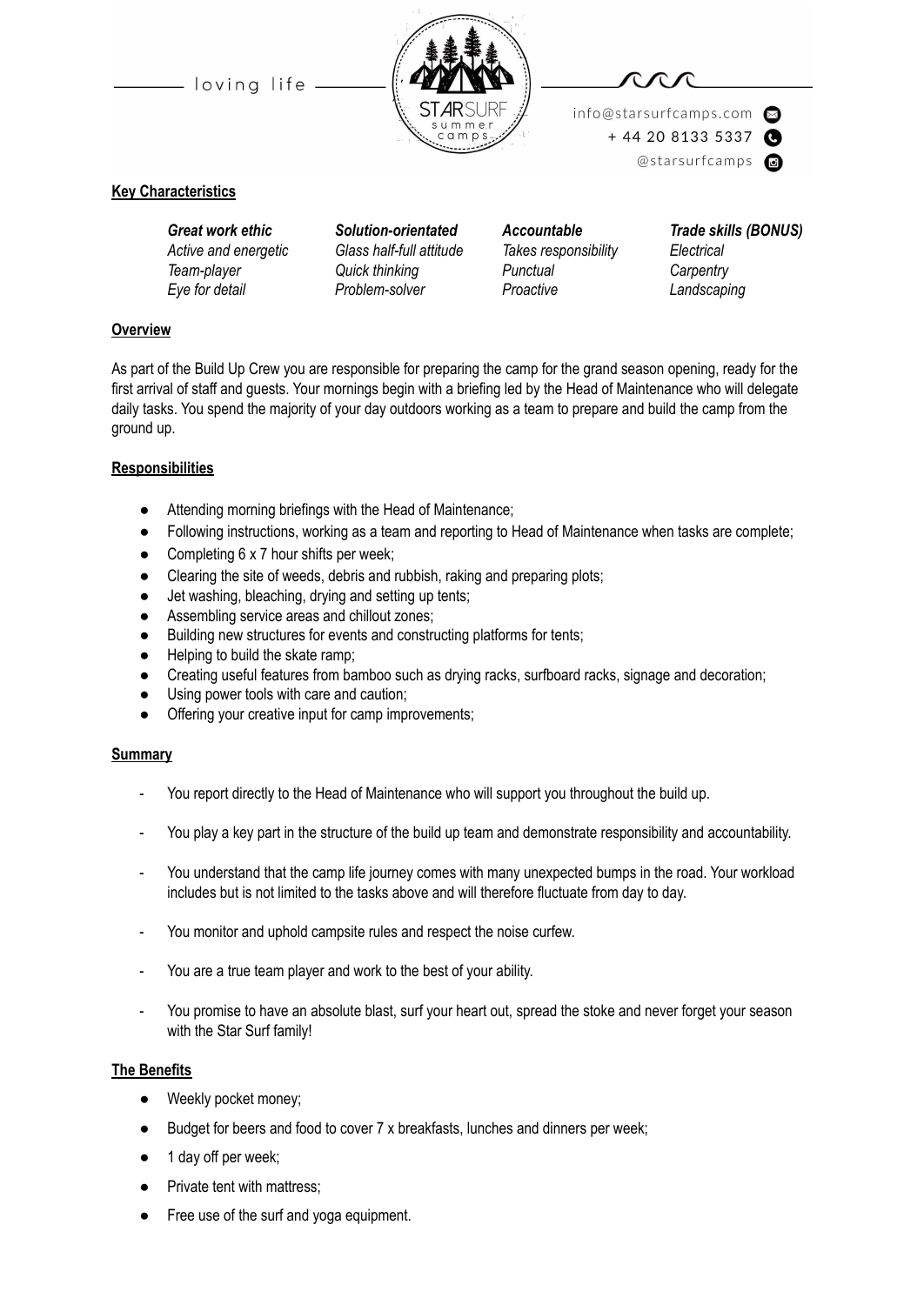-loving life



info@starsurfcamps.com  $+442081335337$ @starsurfcamps @

# Star Surf Team 2022 Application Form

## *— BUILD UP CREW —*

**Please email the following information to [jobs@starsurfcamps.com](mailto:jobs@starsurfcamps.com)** :

- 1. **A 2 minute video (attached via Google Drive with free access) describing:**
	- 1️. Who you are and which role you are applying for;
	- 2. What makes you the perfect candidate;
	- 3️. And why you wish to work for Star Surf Camps.
- 2. **Your CV in English**
- 3. **This application form** (saved as: Name Surname | Build Up 2022 France/Spain)

| Name:      | Nationality: |
|------------|--------------|
| Age:       | Languages:   |
| Telephone: | Email:       |

Please mark [X ] where appropriate:

- [ ] I am double vaccinated and have received a booster jab (preferable)
- [ ] I am double vaccinated only (acceptable)
- [  $1$  I am not vaccinated (may present as problematic considering France's current hard line against the unvaccinated).

I'd like to apply for:

- **[ ] Build Up, Moliets, France** (early April end June)
- **[ ] Build Up, Oyambre, Spain** (early May end June)
- **[ ] I am available for 4 weeks minimum**

Do you have a smartphone with mobile data to enable you to communicate in France/Spain? YES / NO *Please note; this is essential for the job, since all communication with the team happens via WhatsApp.*

| Do you have a valid European driving licence? |                                                 |                                                       | YES<br>NO                    |
|-----------------------------------------------|-------------------------------------------------|-------------------------------------------------------|------------------------------|
|                                               |                                                 | How many years have you been driving for?             | <b>YEARS</b>                 |
|                                               | Do you have previous experience with transfers? |                                                       | <b>YES</b><br>N <sub>O</sub> |
|                                               |                                                 | Do you have previous experience of driving in Europe? | <b>YES</b><br>N <sub>O</sub> |
| Do you use Social Media?                      |                                                 |                                                       | <b>YES</b><br>NO             |
| If YES, please specify:                       |                                                 |                                                       |                              |
|                                               |                                                 | Facebook name:                                        |                              |
|                                               |                                                 | Instagram handle:                                     |                              |
|                                               |                                                 | Others (blogs, twitter, etc.)                         |                              |